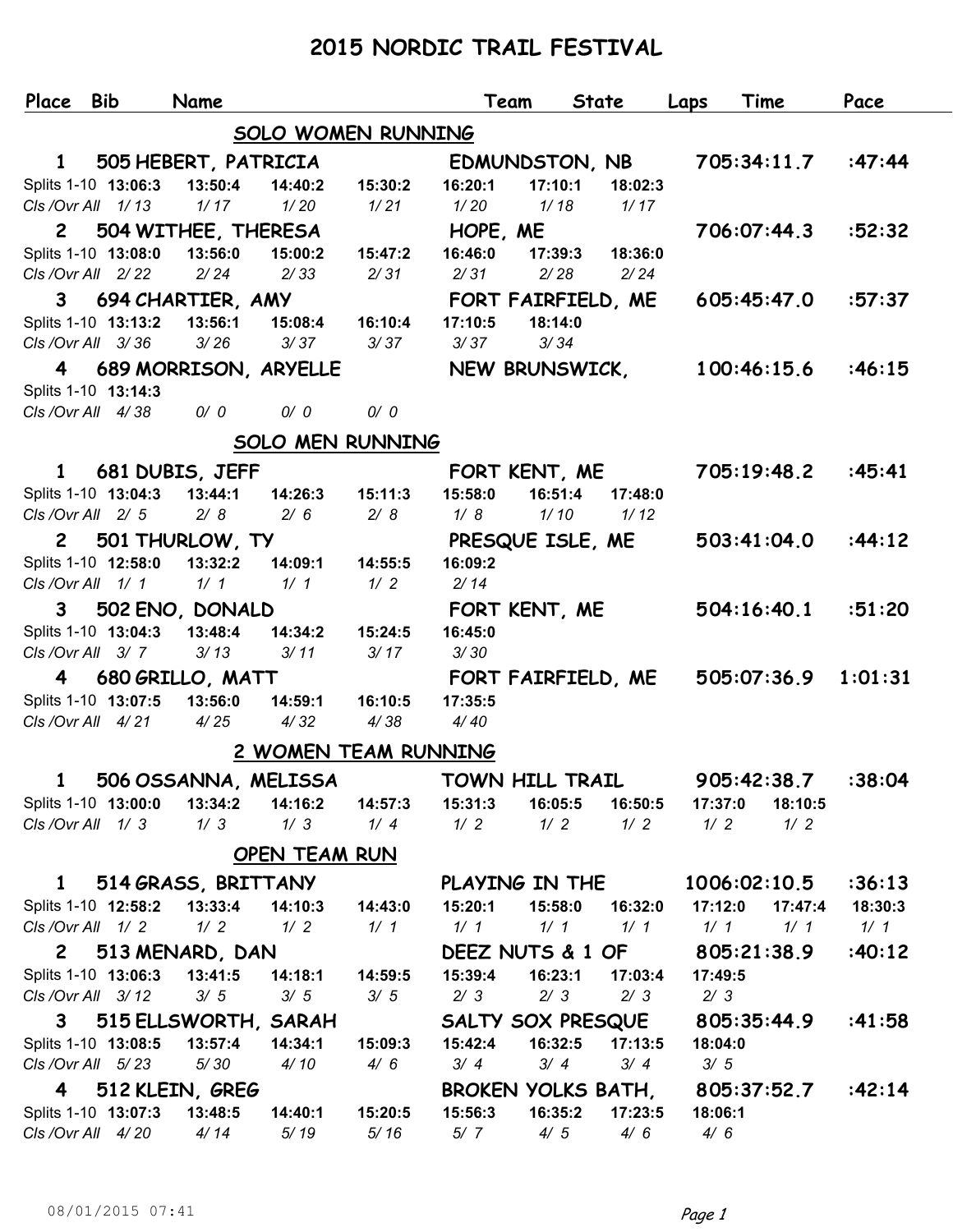| Place                                      | <b>Bib</b> | Name                 |                           |                  | Team         | State               |         | Laps    | Time        | Pace    |
|--------------------------------------------|------------|----------------------|---------------------------|------------------|--------------|---------------------|---------|---------|-------------|---------|
| 5                                          |            | 517 MCDEVITT, EMILY  |                           |                  |              | TEAM MCDEVITT       |         |         | 805:41:36.4 | :42:42  |
| Splits 1-10 13:04:3                        |            | 13:41:3              | 14:17:3                   | 14:56:3          | 15:47:2      | 16:44:2             | 17:24:0 | 18:09:5 |             |         |
| CIs / Ovr All 2/8                          |            | 2/4                  | 2/4                       | 2/3              | 4/5          | 5/7                 | 5/7     | 5/7     |             |         |
| 6                                          |            | 518 GRAVES, RICK     |                           |                  |              | THE FORTIES PRESQUE |         |         | 706:24:02.3 | :54:51  |
| Splits 1-10 13:11:1                        |            | 14:04:4              | 14:49:4                   | 15:37:3          | 16:53:2      | 17:52:2             | 18:52:2 |         |             |         |
| CIs / Ovr All 6/30                         |            | 7/36                 | 6/25                      | 6/25             | 7/33         | 7/31                | 6/26    |         |             |         |
|                                            |            | 7 516 SIROIS, ANN    |                           |                  |              | CHICKS & A DUDE     |         |         | 605:04:51.9 | :50:48  |
| Splits 1-10 13:13:1                        |            | 13:58:4              | 14:55:3                   | 15:42:3          | 16:33:0      | 17:33:1             |         |         |             |         |
| CIs / Ovr All 7/35                         |            | 6/32                 | 7/29                      | 7/29             | 6/23         | 6/26                |         |         |             |         |
|                                            |            |                      | <b>SOLO MEN BIKE</b>      |                  |              |                     |         |         |             |         |
| $\mathbf{1}$                               |            | 450 BROWN, BILL      |                           |                  |              | STETSON, ME         |         |         | 806:03:47.9 | :45:28  |
| Splits 1-10 13:07:0                        |            | 13:50:0              | 14:35:2                   | 15:20:3          | 16:08:2      | 16:56:0             | 17:44:0 | 18:32:0 |             |         |
| CIs/Ovr All 4/17                           |            | 4/16                 | 3/15                      | 3/14             | 2/12         | 2/12                | 1/10    | 1/10    |             |         |
| $\mathsf{2}$                               |            | 448 BSCHADEN, TIMO   |                           |                  |              | STILESVILLE, NB     |         |         | 806:07:52.4 | :45:59  |
| Splits 1-10 13:06:4                        |            | 13:48:1              | 14:34:2                   | 15:19:5          | 16:06:5      | 16:55:2             | 17:45:5 | 18:36:1 |             |         |
| CIs / Ovr All 1/14                         |            | 1/11                 | 1/12                      | 1/12             | 1/11         | 1/11                | 2/11    | 2/11    |             |         |
| 3                                          |            | 455 BLAND, ADAM      |                           |                  | BANGOR, ME   |                     |         |         | 705:19:55.3 | :45:42  |
| Splits 1-10 13:06:4                        |            | 13:48:2              | 14:36:0                   | 15:20:3          | 16:08:2      | 16:59:4             | 17:48:1 |         |             |         |
| CIs / Ovr All 3/16                         |            | 2/12                 | 4/17                      | 4/15             | 3/13         | 3/13                | 3/13    |         |             |         |
|                                            |            | 4 423 GREELEY, DAVID |                           |                  |              | READFIELD, ME       |         |         | 705:39:29.7 | :48:29  |
| Splits 1-10 13:08:5                        |            | 13:53:2              | 14:40:5                   | 15:30:5          | 16:23:0      | 17:14:5             | 18:07:4 |         |             |         |
| CIs / Ovr All 6/24                         |            | 6/20                 | 6/21                      | 6/22             | 6/21         | 5/20                | 4/18    |         |             |         |
| 5                                          |            | 449 HUGHES, DAVID    |                           |                  |              | HAMPDEN, ME         |         |         | 705:43:54.4 | :49:07  |
| Splits 1-10 13:07:2                        |            | 13:51:1              | 14:37:3                   | 15:25:5          | 16:16:1      | 17:13:1             | 18:12:1 |         |             |         |
| CIs / Ovr All 5/18                         |            | 5/18                 | 5/18                      | 5/19             | 4/18         | 4/19                | 5/19    |         |             |         |
| 6                                          |            | 452 CROUCHER, KEITH  |                           |                  |              | HALIFAX, NS         |         |         | 705:56:07.2 | :50:52  |
| Splits 1-10 13:09:5                        |            | 13:56:2              | 14:47:3                   | 15:38:4          | 16:35:1      | 17:30:3             | 18:24:2 |         |             |         |
| CIs / Ovr All 7/25                         |            | 7/27                 | 7/22                      | 7/26             | 7/25         | 7/23                | 6/21    |         |             |         |
| $\overline{7}$                             |            | 475 CONDON, CHRIS    |                           |                  | YARMOUTH, ME |                     |         |         | 705:56:10.3 | :50:52  |
| Splits 1-10 13:12:3                        |            | 14:00:3              | 14:50:4                   | 15:42:1          | 16:35:2      | 17:31:3             | 18:24:3 |         |             |         |
| CIs / Ovr All 11/32                        |            | 11/34                | 10/27                     | 9/28             | 8/26         | 8/24                | 7/22    |         |             |         |
|                                            |            | 8 412 MINER, ALAN    |                           |                  |              | FALMOUTH, NS        |         |         | 706:05:19.8 | :52:11  |
| Splits 1-10 13:11:0                        |            | 13:59:1              | 14:49:5                   | 15:41:3          | 16:36:2      | 17:32:4             | 18:33:3 |         |             |         |
| CIs / Ovr All 9/28                         |            | 10/33                | 9/26                      | 8/27             | 9/27         | 9/25                | 8/23    |         |             |         |
|                                            |            | 9 425 LORD, JEFF     |                           |                  |              | RICHMOND, ME        |         |         | 706:13:31.0 | :53:21  |
| Splits 1-10 13:11:1                        |            | 13:58:4              | 14:49:3                   | 15:46:4          | 16:44:0      | 17:42:1             | 18:41:5 |         |             |         |
| CIs / Ovr All 10/29                        |            | 9/31                 | 8/24                      | 10/30            | 10/29        | 10/29               | 9/25    |         |             |         |
| 10                                         |            |                      | 453 MALANOWSKI, CHRISTIAN |                  |              | HOLDEN, ME          |         |         | 604:56:53.2 | :49:28  |
| Splits 1-10 13:06:4                        |            | 13:49:0              | 14:34:3                   | 15:19:5          | 16:16:4      | 17:25:1             |         |         |             |         |
| CIs / Ovr All 2/15                         |            | 3/15                 | 2/13                      | 2/13             | 5/19         | 6/22                |         |         |             |         |
|                                            |            | 11 451 DAVIS, SCOTT  |                           |                  |              | HAMPDEN, ME         |         |         | 606:07:55.8 | 1:01:19 |
| Splits 1-10 13:17:4<br>Cls / Ovr All 13/41 |            | 14:11:1              | 15:07:1                   | 16:24:1<br>11/39 | 17:31:0      | 18:36:1<br>11/37    |         |         |             |         |
|                                            |            | 13/39                | 11/36                     |                  | 11/39        |                     |         |         |             |         |
|                                            |            | 12 478 MARBLE, ANDY  |                           |                  | EUSTIS, ME   |                     |         |         | 303:01:14.0 | 1:00:24 |
| Splits 1-10 13:12:5<br>CIs / Ovr All 12/34 |            | 14:07:5              | 15:29:3                   | 0/0              |              |                     |         |         |             |         |
|                                            |            | 12/38                | 12/42                     |                  |              |                     |         |         |             |         |
| 13                                         |            | 394 ADAMS, CORY      |                           |                  |              | GARLAND, ME         |         |         | 303:29:02.8 | 1:09:40 |
| Splits 1-10 13:18:3<br>CIs / Ovr All 14/43 |            | 14:29:4<br>14/44     | 15:57:2                   | 0/0              |              |                     |         |         |             |         |
|                                            |            |                      | 13/45                     |                  |              |                     |         |         |             |         |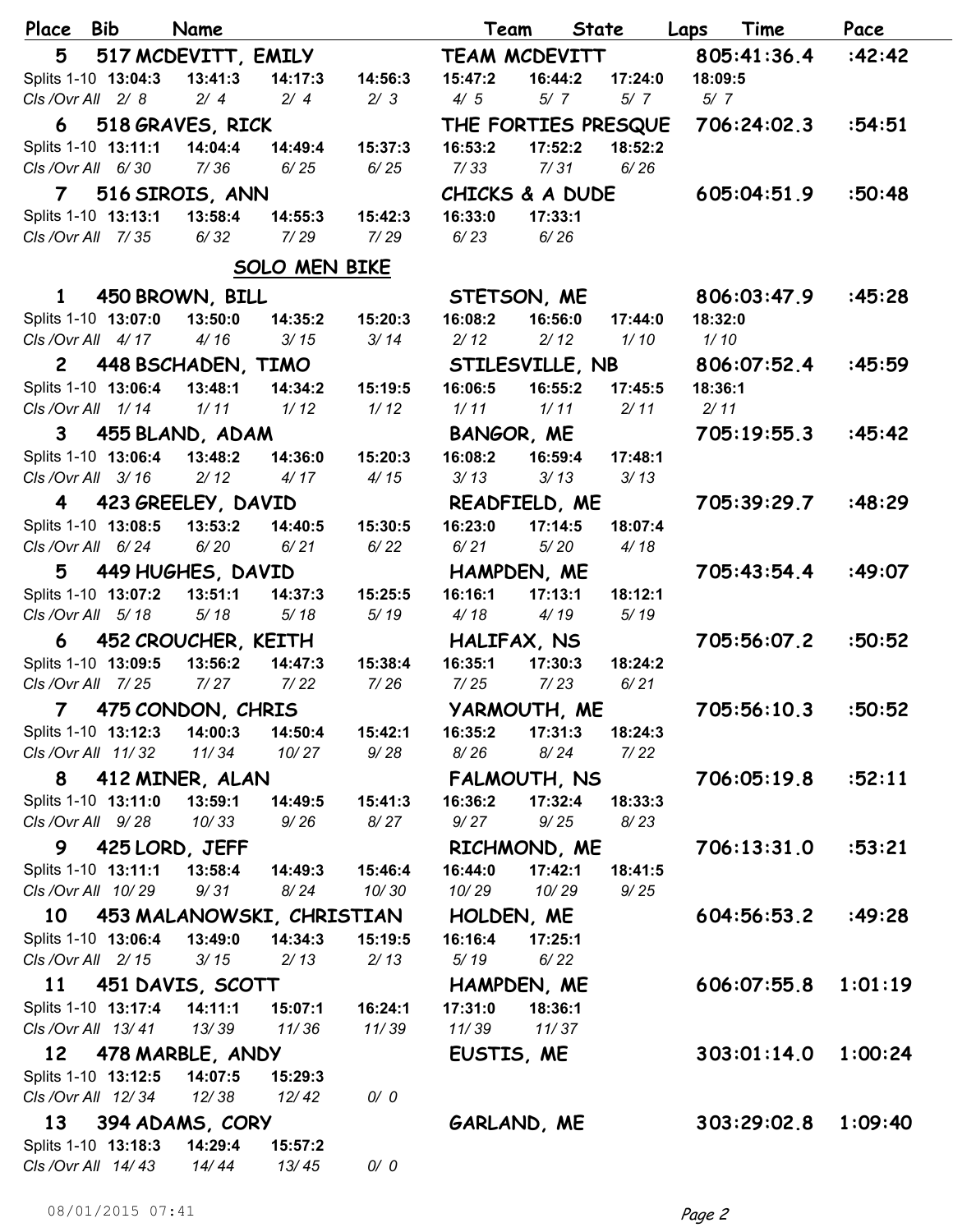| Place Bib           |                     | Name                   |                        |                  | Team                | <b>State</b>       | Laps    | Time        | Pace    |  |
|---------------------|---------------------|------------------------|------------------------|------------------|---------------------|--------------------|---------|-------------|---------|--|
| 14                  |                     | 400 MORRISON, TREVOR   |                        |                  | NEW BRUNSWICK,      |                    |         | 201:29:25.7 | :44:42  |  |
|                     | Splits 1-10 13:10:3 | 13:57:4                |                        |                  |                     |                    |         |             |         |  |
|                     | CIs / Ovr All 8/27  | 8/29                   | 0/0                    | 0/0              |                     |                    |         |             |         |  |
|                     |                     | 15 460 HITCHCOCK, PJ   |                        |                  | WESTBROOK, ME       |                    |         | 203:00:55.9 | 1:30:27 |  |
|                     | Splits 1-10 13:28:3 | 15:29:1                |                        |                  |                     |                    |         |             |         |  |
|                     | CIs / Ovr All 16/47 | 15/47                  | 0/0                    | 0/0              |                     |                    |         |             |         |  |
|                     |                     | 16 454 TRITT, MAX      |                        |                  | BANGOR, ME          |                    |         | 100:59:45.7 | :59:45  |  |
|                     | Splits 1-10 13:28:0 |                        |                        |                  |                     |                    |         |             |         |  |
|                     | CIs / Ovr All 15/46 | 0/0                    | 0/0                    | 0/0              |                     |                    |         |             |         |  |
|                     |                     |                        | <b>SOLO WOMEN BIKE</b> |                  |                     |                    |         |             |         |  |
| $\mathbf{1}$        |                     | 457 VICKERS, SARAH     |                        |                  | HOLDEN, ME          |                    |         | 606:01:46.6 | 1:00:17 |  |
|                     | Splits 1-10 13:20:2 | 14:24:3                | 15:23:1                | 16:25:0          | 17:28:5             | 18:30:0            |         |             |         |  |
|                     | CIs / Ovr All 1/45  | 1/43                   | 1/41                   | 1/40             | 1/38                | 1/36               |         |             |         |  |
| $\mathbf{2}$        |                     | 483 HUGHES, TRACEY     |                        |                  | HAMPDEN, ME         |                    |         | 506:19:28.8 | 1:15:53 |  |
|                     | Splits 1-10 13:29:5 | 14:38:5                | 15:56:1                | 17:21:0          | 18:47:4             |                    |         |             |         |  |
|                     | CIs / Ovr All 2/48  | 2/46                   | 2/44                   | 2/43             | 2/43                |                    |         |             |         |  |
|                     |                     | 3 456 BEAULIEU, SARAH  |                        |                  | FORT FAIRFIELD, ME  |                    |         | 101:13:10.8 | 1:13:10 |  |
|                     | Splits 1-10 13:41:3 |                        |                        |                  |                     |                    |         |             |         |  |
|                     | CIs / Ovr All 3/50  | 0/0                    | 0/0                    | 0/0              |                     |                    |         |             |         |  |
| 2 PERSON CO-ED BIKE |                     |                        |                        |                  |                     |                    |         |             |         |  |
| 1                   |                     | 324 MORTON, CATHY      |                        |                  | CMCC FALLS ROAD VET |                    |         | 805:53:33.0 | :44:11  |  |
|                     | Splits 1-10 13:05:0 | 13:45:1                | 14:32:0                | 15:19:3          | 16:02:3             | 16:48:4<br>17:37:0 | 18:21:5 |             |         |  |
|                     | CIs / Ovr All 2/9   | 1/9                    | 1/8                    | 1/10             | 1/10                | 1/9<br>1/9         | 1/9     |             |         |  |
| $\mathbf{2}$        |                     | 325 SHANK, ELI         |                        |                  | PORTAGE TIMBER      |                    |         | 806:26:23.2 | :48:17  |  |
|                     | Splits 1-10 13:04:3 | 13:54:1                | 14:35:0                | 15:29:4          | 16:12:5             | 17:09:1<br>17:56:1 | 18:54:4 |             |         |  |
|                     | CIs/Ovr All 1/6     | 2/21                   | 2/14                   | 2/20             | 2/16                | 2/16<br>2/14       | 2/13    |             |         |  |
| 3                   |                     | 326 FOLNSBEE, RENEE    |                        |                  | ROSE BIKE RACING    |                    |         | 605:06:53.4 | :51:08  |  |
|                     | Splits 1-10 13:12:2 | 14:01:0                | 14:56:4                | 15:49:0          | 16:41:4             | 17:35:1            |         |             |         |  |
|                     | CIs/Ovr All 3/31    | 3/35                   | 3/30                   | 3/32             | 3/28                | 3/27               |         |             |         |  |
|                     |                     |                        | 2 PERSON WOMEN BIKE    |                  |                     |                    |         |             |         |  |
| $\mathbf{1}$        |                     | 330 MONAHAN, EMMY      |                        |                  | DAVES WRLD RBR2     |                    |         | 605:43:49.8 | :57:18  |  |
|                     | Splits 1-10 13:16:0 | 14:16:3                | 15:09:0  16:09:1       |                  | 17:05:1             | 18:12:0            |         |             |         |  |
|                     | CIs/Ovr All 1/40    | 1/41                   | 1/38                   | 1/36             | 1/34                | 1/33               |         |             |         |  |
|                     |                     |                        | 2 PERSON MEN BIKE      |                  |                     |                    |         |             |         |  |
| $\mathbf{1}$        |                     | 336 LEVESQUE, MARCO    |                        |                  | NEW BRUNSWICK,      |                    |         | 805:47:32.1 | :43:26  |  |
|                     | Splits 1-10 13:05:5 | 13:46:2                |                        | 14:33:4  15:17:5 | 16:00:5             | 16:45:3<br>17:28:3 | 18:15:5 |             |         |  |
|                     | CIs/Ovr All 1/10    | 1/10                   | 1/9                    | 1/9              | 1/9                 | 1/8<br>1/8         | 1/8     |             |         |  |
|                     |                     | 2 335 BOUCHARD, ANDREW |                        |                  | CARIBOU, ME         |                    |         | 806:14:43.2 | :46:50  |  |
|                     | Splits 1-10 13:12:5 | 13:54:2                |                        | 14:49:2  15:32:1 | 16:26:1             | 17:09:1  17:59:0   | 18:43:0 |             |         |  |
|                     | CIs/Ovr All 4/33    | 3/22                   |                        | $3/23$ $3/23$    | 3/22                | 3/17<br>3/16       | 2/12    |             |         |  |
|                     |                     | 3 327 SCHALL, BILL     |                        |                  | DESTROYER SELVES    |                    |         | 806:36:51.9 | :49:36  |  |
|                     | Splits 1-10 13:07:3 | 13:52:4                | 14:35:5  15:25:3       |                  | 16:15:1             | 17:08:4<br>17:58:0 | 19:05:1 |             |         |  |
|                     | CIs / Ovr All 2/19  | 2/19                   |                        | $2/16$ $2/18$    | 2/17                | 2/15<br>2/15       | 3/14    |             |         |  |
|                     |                     | 4 328 EVERETT, LIAM    |                        |                  | ONE & A HALF MEN    |                    |         | 706:24:49.4 | :54:58  |  |
|                     | Splits 1-10 13:10:3 | 13:56:3                |                        |                  | 17:08:5             | 17:56:4<br>18:53:0 |         |             |         |  |
|                     | CIs / Ovr All 3/26  | 5/28                   | 5/35                   | 5/34             | 5/35                | 5/32<br>4/27       |         |             |         |  |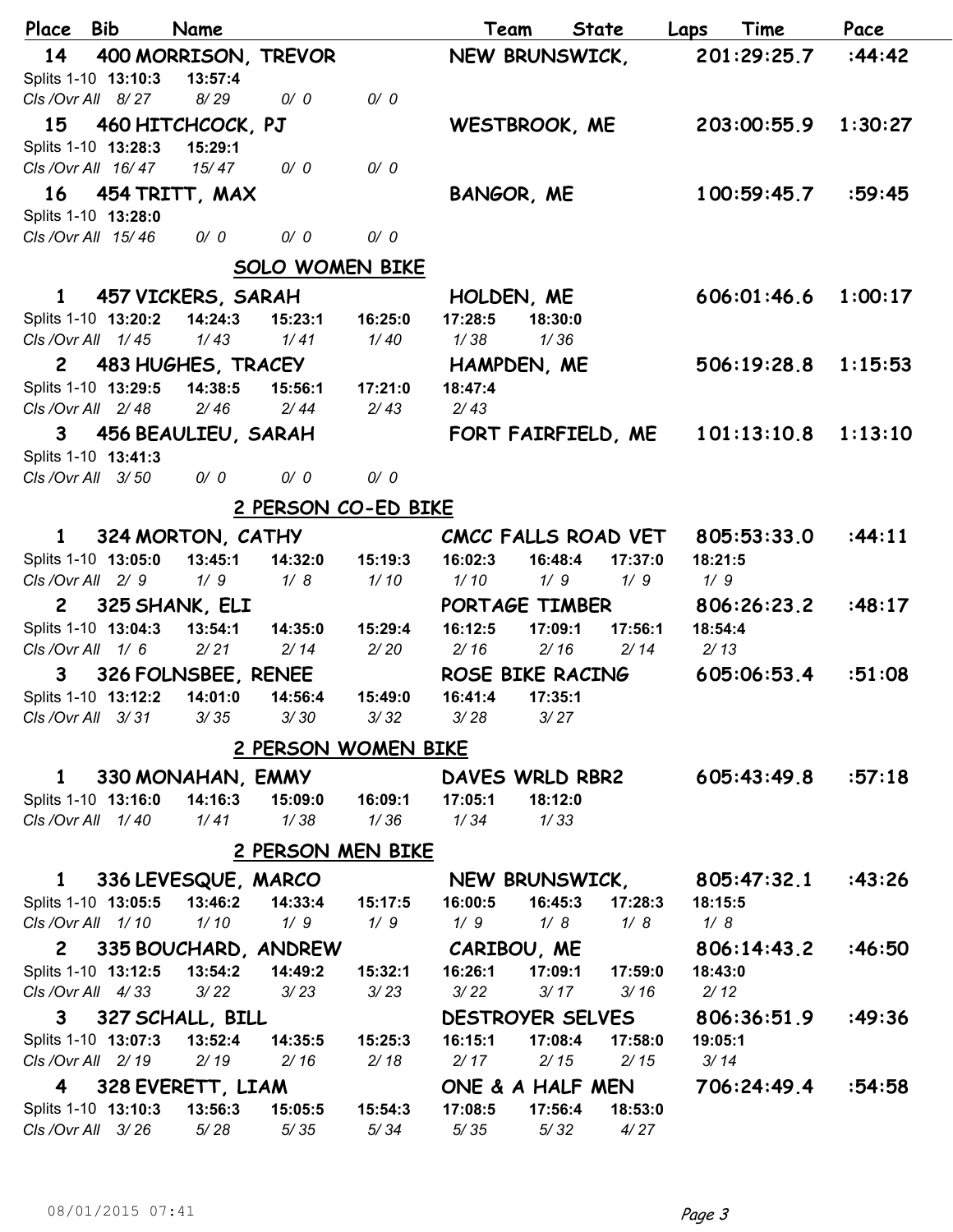| Place                 | <b>Bib</b> |                     | Name                   |                |         |                        | Team    | State               | Laps    | Time                           | Pace    |
|-----------------------|------------|---------------------|------------------------|----------------|---------|------------------------|---------|---------------------|---------|--------------------------------|---------|
| 5                     |            |                     | 334 MCPHERSON, CHAD    |                |         |                        |         |                     |         | COME AGAIN PRESQUE 604:51:27.1 | :48:34  |
|                       |            | Splits 1-10 13:14:3 | 13:55:5                | 14:51:2        | 15:35:5 | 16:33:3                | 17:19:4 |                     |         |                                |         |
| $C/s$ /Ovr All $5/37$ |            |                     | 4/23                   | 4/28           | 4/24    | 4/24                   | 4/21    |                     |         |                                |         |
|                       |            |                     | 6 329 STEWART, HAROLD  |                |         |                        |         | TEAM 100 PRESQUE    |         | 605:52:42.5                    | :58:47  |
|                       |            | Splits 1-10 13:19:1 | 14:15:0                | 15:14:5        | 16:08:5 | 17:10:3                | 18:21:0 |                     |         |                                |         |
| CIs / Ovr All 6/44    |            |                     | 6/40                   | 6/40           | 6/35    | 6/36                   | 6/35    |                     |         |                                |         |
|                       |            |                     |                        | OPEN TEAM BIKE |         |                        |         |                     |         |                                |         |
|                       |            |                     | 1 303 MACDONALD, CRAIG |                |         | <b>ROSE BIKE/DAVES</b> |         |                     |         | 805:32:32.7                    | :41:34  |
|                       |            | Splits 1-10 13:05:5 | 13:43:0                | 14:28:2        | 15:09:3 | 15:51:4                | 16:38:2 | 17:20:1             | 18:00:5 |                                |         |
| CIs/Ovr All 2/11      |            |                     | 2/7                    | 1/7            | 1/7     | 1/6                    | 1/6     | 1/5                 | 1/4     |                                |         |
|                       |            |                     | 2 333 CHASSE, THOMAS   |                |         | ROCK OF AGES           |         |                     |         | 705:48:57.2                    | :49:51  |
|                       |            | Splits 1-10 13:17:5 | 14:16:3  14:58:0       |                | 15:19:4 | 16:11:4                | 17:06:5 | 18:17:1             |         |                                |         |
| CIs/Ovr All 4/42      |            |                     | 4/42                   | 2/31           | 2/11    | 2/15                   | 2/14    | 2/20                |         |                                |         |
|                       |            |                     | 3 301 MILLIGAN, JARED  |                |         |                        |         | DAVES WRLD RBR1 OLD |         | 605:21:20.3                    | :53:33  |
|                       |            | Splits 1-10 13:15:3 | 14:06:2                | 15:03:0        | 15:54:2 | 16:50:1                | 17:49:4 |                     |         |                                |         |
| CIs / Ovr All 3/39    |            |                     | 3/37                   | 3/34           | 3/33    | 3/32                   | 3/30    |                     |         |                                |         |
|                       |            |                     | 4 332 TOMLIN, TERRY    |                |         | TEAM TOMLIN,           |         |                     |         | 606:09:19.6                    | 1:01:33 |
| Splits 1-10 13:03:5   |            |                     | 13:42:1                | 15:09:5        | 16:30:2 | 17:55:4                | 18:37:3 |                     |         |                                |         |
| CIs / Ovr All 1/4     |            |                     | 1/6                    | 4/39           | 4/41    | 5/42                   | 4/38    |                     |         |                                |         |
| 5                     |            |                     | 302 HOERING, EMILY     |                |         | RESPONSIBLE ADULTS     |         |                     |         | 606:29:59.6                    | 1:04:59 |
| Splits 1-10 13:33:2   |            |                     | 14:34:4                | 15:35:1        | 16:40:2 | 17:55:0                | 18:58:1 |                     |         |                                |         |
| $C/s$ /Ovr All $5/49$ |            |                     | 5/45                   | 5/43           | 5/42    | 4/41                   | 5/39    |                     |         |                                |         |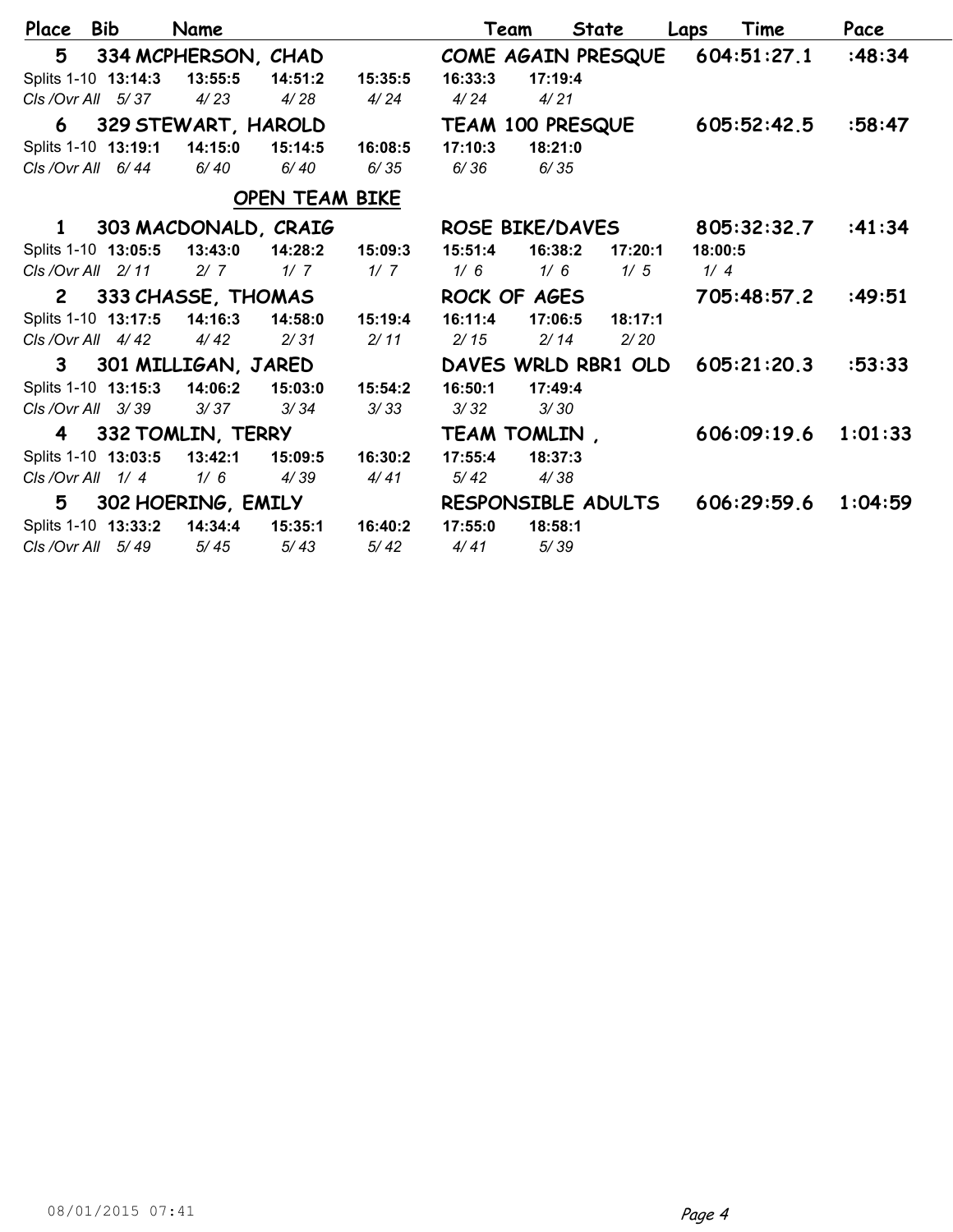# **2015 NORDIC TRAIL FESTIVAL BIATHLON**

**PRESQUE ISLE, ME 08/01/2015**

### **FINAL RESULTS**



|                |            |                           |                              | <b>Shooting Bout</b> |             |               |               |               |
|----------------|------------|---------------------------|------------------------------|----------------------|-------------|---------------|---------------|---------------|
| Plc            | <b>Bib</b> | <b>Name</b>               | <b>City State</b>            | 1234                 | <b>Time</b> | <b>Adjust</b> | <b>Result</b> | <b>Behind</b> |
|                |            |                           | <b>BIATHLON WOMEN BIKE</b>   |                      |             |               |               |               |
| $\mathbf 1$    |            | 483 HUGHES, Tracey        | HAMPDEN, ME                  | 4 5 0 0              | :21:15.2    | 1:35          | :23:30.2      | : 0.0         |
|                |            |                           |                              |                      |             |               |               |               |
|                |            |                           | <b>BIATHLON WOMEN</b>        |                      |             |               |               |               |
| $\mathbf{1}$   |            | 694 CHARTIER, Amy         | FORT FAIRFIELD, ME           | 3 3 0 0              | :27:17.4    | :90           | :28:47.4      | : 0.0         |
| 2              |            | 511 SACKS, Amanda         | $^\mathrm{J}$                | 5500                 | :34:40.5    | 1:50          | :37:10.5      | 8:23.1        |
|                |            |                           |                              |                      |             |               |               |               |
|                |            |                           | <b>BIATHLON KIDS BIKE</b>    |                      |             |               |               |               |
| $\mathbf 1$    |            | 459 FULLEN, Wyatt         | PRESQUE ISLE, ME             | 0200                 | :18:10.9    | :30           | :18:40.9      | : 0.0         |
| 2              |            | 489 TIPTON, Makail        | WOOLWICH, ME                 | 2 1 0 0              | :21:08.4    | :45           | :21:53.4      | 3:12.5        |
| 3              |            | 465 TOMLIN, Mackenzie     | $\overline{\phantom{a}}$     | 4 2 0 0              | :25:40.0    | :90           | :27:10.0      | 8:29.1        |
| $\overline{4}$ |            | 332 TOMLIN, Marguerite    |                              | 5 3 0 0              | :27:27.8    | 1:20          | :29:27.8      | 10:46.9       |
|                |            |                           | <b>BIATHLON KIDS RUNNING</b> |                      |             |               |               |               |
| $\mathbf 1$    |            | 696 BARTLEY, Jason        | PRESQUE ISLE, ME             | 2400                 | :18:18.4    | :90           | :19:48.4      | :0.0          |
| $\overline{2}$ |            | 695 WILSON, Laura         | YORK, ME                     | 4000                 | :26:22.7    | :60           | :27:22.7      | 7:34.3        |
|                |            |                           | <b>BIATHLON MEN BIKE</b>     |                      |             |               |               |               |
| $\mathbf 1$    |            | 477 MCKENNEY, Lance       | FORT FAIRFIELD, ME           | 0000                 | :15:31.9    | : 0           | :15:31.9      | :0.0          |
| 2              |            | 478 MARBLE, Andy          | EUSTIS, ME                   | 2000                 | :16:14.4    | :30           | :16:44.4      | 1:12.5        |
| 3              |            | 482 CYR, Brendan          | CARIBOU, ME                  | 0500                 | :16:31.8    | :75           | :17:46.8      | 2:14.9        |
| 4              |            | 335 FERESHETIAN, Justin   | MARS HILL, ME                | 3000                 | :17:38.8    | :45           | :18:23.8      | 2:51.9        |
| 5              |            | 481 TIPTON, Ben           | WOOLWICH, ME                 | 4 1 0 0              | :19:39.9    | :75           | :20:54.9      | 5:23.0        |
| 6              |            | 460 HITCHCOCK JR, Preston | WESTBROOK, ME                | 3 1 0 0              | :20:52.2    | :60           | :21:52.2      | 6:20.3        |
| $\overline{7}$ |            | 484 BARTLEY, Kyle         | PRESQUE ISLE, ME             | 1 1 0 0              | :21:23.6    | :30           | :21:53.6      | 6:21.7        |

#### 16 08/01/2015 07:42:17 PM 2015 NORDIC TRAIL FESTIVAL BIATHLON Pg 1

RESULTS BY B.A.R.T. www.barttiming.com